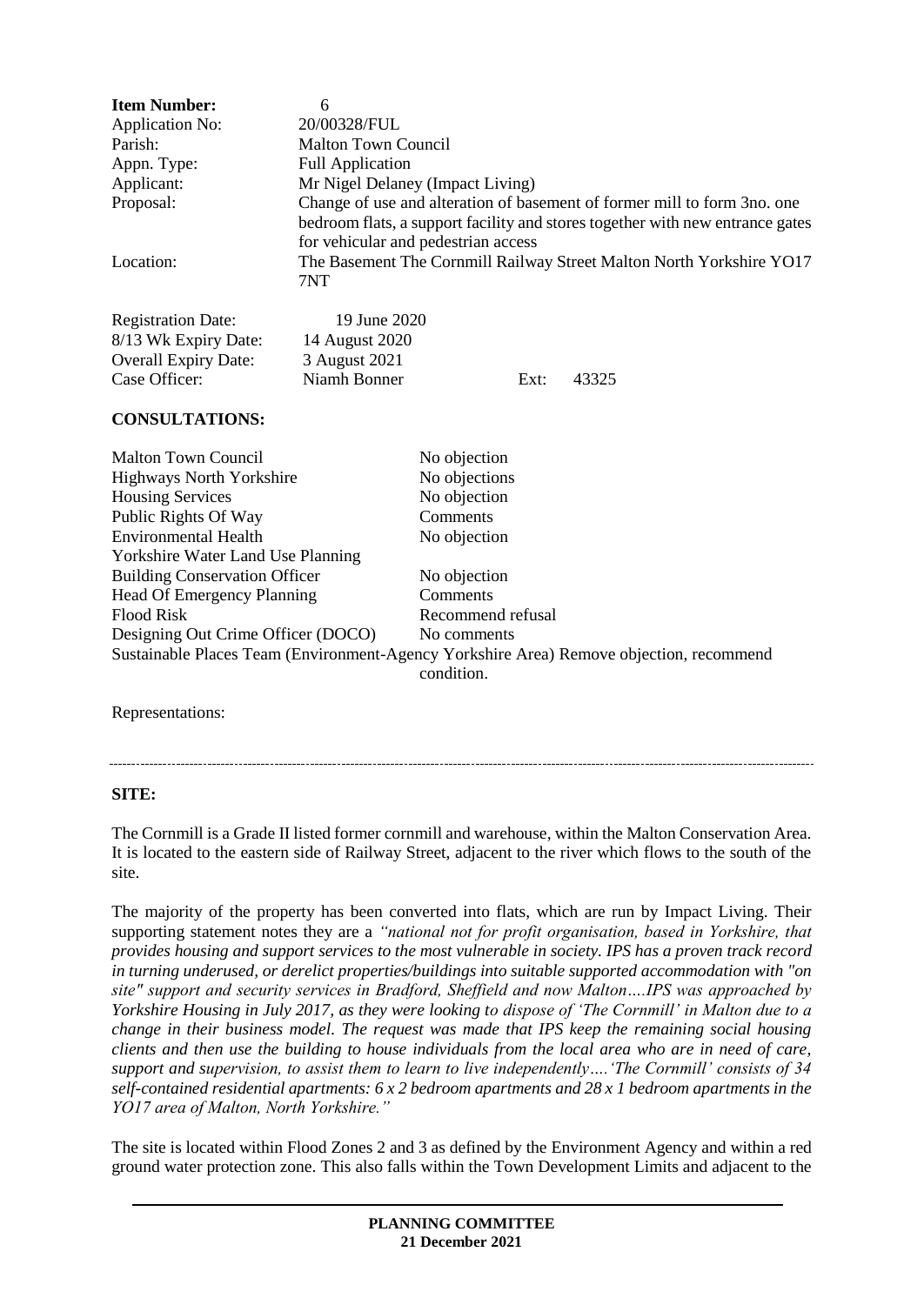Town Centre Commercial Limits. Parking is available to the rear of the building, which is to the east.

The site levels vary along the principle western elevation and the rear eastern elevation. Along the eastern elevation, the lower ground floor level where the flats are proposed has been referred to as a 'basement' within the application form by the Agent and consequently in the description. Presently, this lower ground floor level is only accessible via doors within the eastern elevation and this access route is actually generally level with the ground levels at that point (using only a minimal internally located ramp for access.)A photo of this will be available for members to view during the photo presentation.)

The provided section indicates that internally, the floor level of the lower ground floor is just approximately 0.12m lower than the ground level outside from which access is presently gained to the east.

The Agent has latterly confirmed on the 23rd December 2020 that "*the lower ground floor, which has been referred to as a basement in the past because part of the storey now is below the ground level on the Railway Street side, was in fact constructed and built as a normal ground floor and attach old photos for reference. Obviously over time the bridge over the River Derwent has been reconstructed, together with the surrounding levels and external stair configuration added later."*

The Agent has confirmed that there are 4 other flats within the same lower ground floor level of the site already present.

# **PROPOSAL:**

The application seeks planning permission for the change of use and alteration of basement of former mill to form 3no. one bedroom flats, a support facility and stores together with new entrance gates for vehicular and pedestrian access.

This would include fairly limited external alterations to the building, to include the blocking up of an existing doorway and amendments to existing windows to provide appropriate escape windows on the eastern elevation, together with the installation of 2no. high level windows on the northern elevation. All new windows would be timber.

Amendments to the proposed plans were made during the determination of this proposal. Following an initial objection from the Housing Officer due to a lack of natural light and ventilation to the bathrooms, the internal layouts were reconfigured to provide both kitchen/living rooms and bedroom with natural light, ventilation and means of escape, with bathrooms having mechanical ventilation.

Access to Flats A and B would be provided by internal access from the ground floor level on the western side of the building. Originally, Flat C would have been accessed via a level access door on the western elevation. However, the Agent also confirmed that the revised plans *"illustrated a further staircase down to the Lower Ground Floor for access to Flat C and the Support Facility internally, where alterative external access is available to the latter. Therefore from a flood point of view residents can escape internally, via the stairs to the upper level, to a position of safety."* The original door proposed was subsequently removed from the lower ground floor level on the eastern elevation

The gates to the northern boundary of the site would be galvanised metal, powder coated in black, with a decorative sign noting "*Cornmill 1802*." This would include electric vehicle gates and a personnel gate with a height of 2.1m.

This application is before Member's of Planning Committee due to the objection from the North Yorkshire County Council's Lead Local Flood Authority in line with the Council's Scheme of Officer Delegation.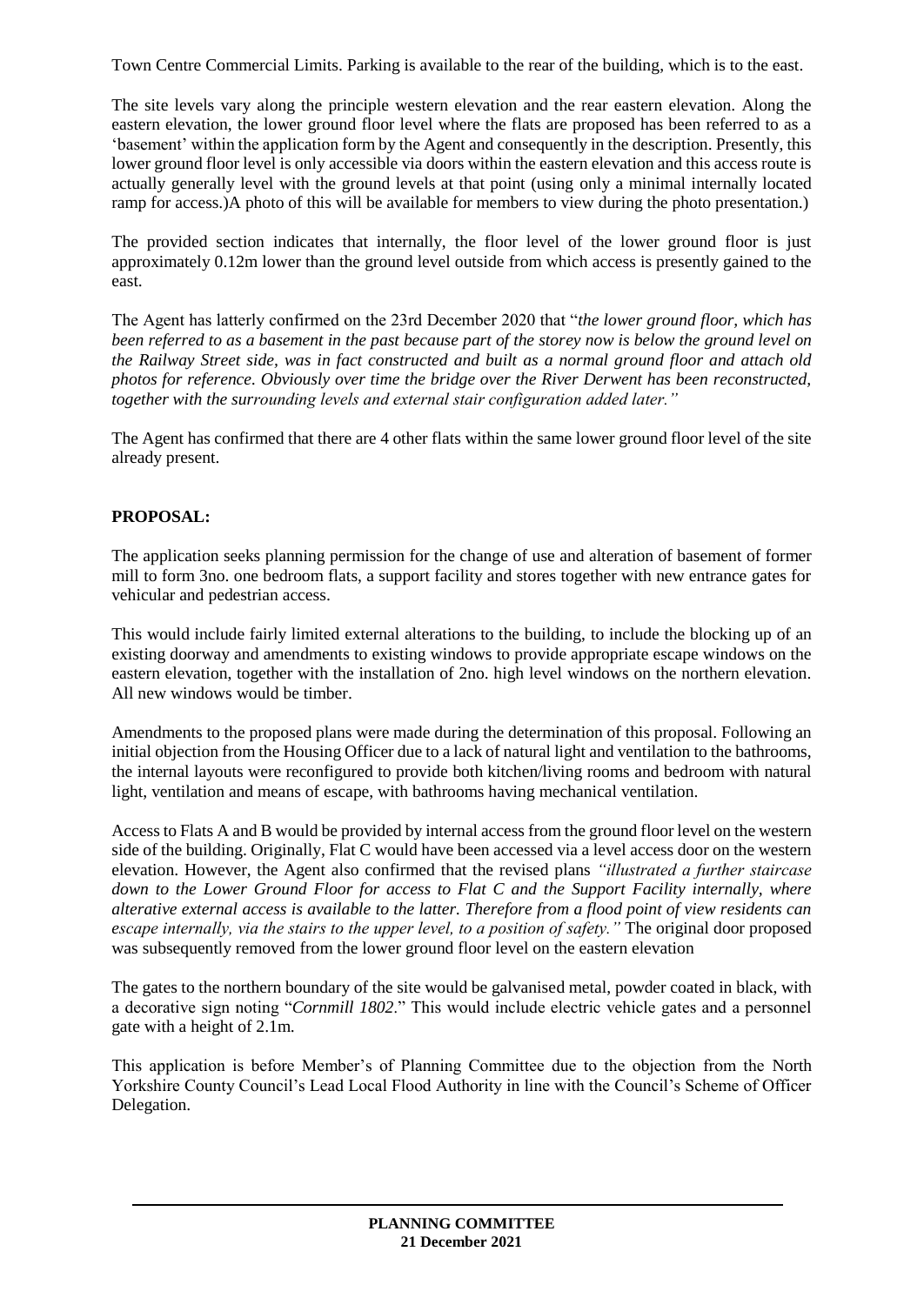## **HISTORY:**

There is a very detailed planning history at the site, the following is considered the most relevant to the current application:

20/00329/LBC: External and internal alteration of basement of former mill to allow conversion to form 3no. one bedroom flats, a support facility and stores together with new entrance gates for vehicular and pedestrian access. Pending Consideration – associated application to this application currently being considered.

21/00944/FUL: Subdivision of 1no. two bedroom flat to form 2no. one bedroom flats to include the installation of 1no. additional window. Pending Consideration.

98/00772/FUL: Change of use of part of basement area of former mill to form two flats and a store (amended details to approval 98/00054/FUL dated 17.03.98) Approved.

98/00054/FUL: Change of use of part of basement area of former mill to form 3 flats. Approved.

94/00048/OLD: 3/83/688B/FA Change of use and alteration of Corn mill/Storage building to form restaurant/retail flat and a flat at basement level; a coffee parlour/retail and 3 flats at ground level; 7 flats at first floor level; 6 flats at both second and third floor levels and 3 flats at fourth floor level. Approval.

## **APPRAISAL:**

The main considerations in the assessment of this application are:

- i) Principle of the Development
- ii) Character and Form and Impact upon the Listed Building
- iii) Amenity, including Residential Amenity
- iv) Access and Highway Safety
- v) Flood Risk
- vi) Other Matters including Consultation Responses.

#### i. Principle of the Development

Policy SP1 (General Location of Development and Settlement Hierarchy) of the Ryedale Plan, Local Plan Strategy identifies Malton as the 'Principle Town' where "*Housing and Employment Growth*" is supported.

Section 3 of the Ryedale Plan, Local Plan Strategy (Aspirations and Strategy) notes the Local Planning Authority will support "*the delivery of new homes and to substantially increase the delivery of affordable housing; The Ryedale Plan – Local Plan Strategy encouraging an appropriate mix and type of housing that will meet local housing needs and requirements of all in the community*."

Policy SP3 Affordable Housing notes in para 4.33 that *"Households in affordable housing need are those who lack their own housing or who live in unsuitable accommodation and cannot afford to meet their housing needs in the housing market. Ryedale has an acute need for affordable housing."* 

Policy SP4 (Type and Mix of New Housing) notes support for *"The reuse of empty properties."*

The proposed units for conversion would add to the existing 34 unit offer within the site. It is considered that the service provided by Impact Living is undoubtedly of great value to the local area. The support offered to young people who may be more vulnerable or who have experienced periods of difficulty in securing safe accommodation is considered to be particularly valuable. This proposal would help to fulfil the need for a specific accommodation type in the District and address a shortfall in stock.

In principle, subject to the full consideration of the other aspects below, this proposal is considered to be in accordance with Policies SP1, SP2, SP3 and SP4 of the Ryedale Plan, Local Plan Strategy.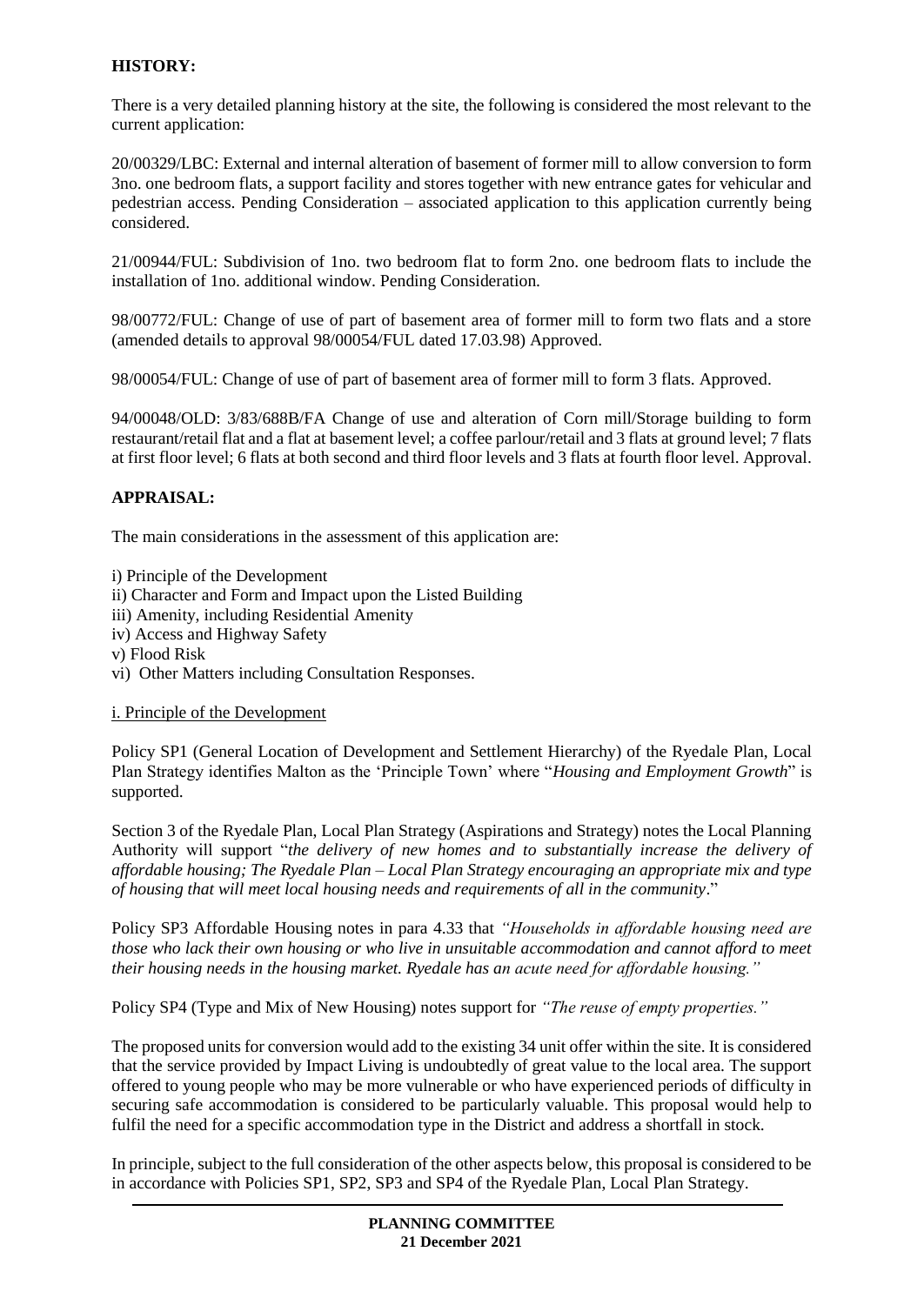## ii) Character and Form and Impact upon the Listed Building

It is considered that the proposed amendments to the Listed Building as outlined above are limited and generally acceptable, together with the installation of gates to the northern boundary of the site. A separate listed building application (20-00329-LBC) has been submitted. This was not considered necessary as part of the scheme of delegation to bring before members for a decision.

The Council's Building Conservation Officer confirmed no objection to the proposed development on the 20th August 2020. Upon informal consultation due to amendments to windows, she confirmed no formal re-consultation was necessary. Appropriate conditions to relate to new materials/new openings will be recommended.

However it is not considered that this proposal would result in harm to the character of the Grade II Listed Building nor impact upon the character of Malton Conservation Area.

### iii) Amenity, including Residential Amenity

It is not considered that this proposed change of use for 3no. additional residential flats would have any undue impacts upon residential amenity of existing occupiers of the Cornmill, as it would relate to further development being undertaken by Impact Living who provide an overall management service.

It is also not considered that this would relate to any harm to the occupiers of surrounding non-residential buildings to the north, east or west.

As noted, the Council's Senior Environmental Health Officer in the Housing Team had provided a consultation response noting she objected in principle to the application on the 28th August 2020, noting *"As there is no natural light or ventilation to the bedrooms and limited living space there are concerns that the flats may not comply with the requirement of the Housing Act 2004."* The amendments to the plans, outlined in the proposal section above were made and the EHO was reconsulted. They noted in a response dated 10th September: "*That's much better, can I have clarity as the lighting levels and air changes relating to the ventilation to the bathroom and kitchen."* 

The Case Officer confirmed to the Senior EHO in an email dated 10th September 2020 that *"I can certainly find out if they know the lux levels of the internal fittings at this stage and advise them that this is something you would be looking at when assessing the property, with higher illumination levels preferred, however internal lighting levels are not a material planning consideration for us."* It was also confirmed that the ventilation of the kitchen and bathroom was "*not material in planning terms but I agree that if it is possible to secure a better result at this stage it is worthwhile raising with the agent. I will therefore ask them to comment on the bathroom/kitchen ventilation."*

This request was passed to the Agent. It was not immediately responded to as some fundamental work in relation to the flood risk of the site was being undertaken. When the review of flood risk was completed, this request for information was flagged up again to the agent. In response, they confirmed the following in an email dated 19th November 2021: "*In respect to the EHO comments we can confirm that the lighting levels will generally have a higher lux level (low energy fittings) with mechanical ventilation installed to the kitchen and bathroom areas and natural light to bedroom and living areas."*

This was provided to the Senior Housing EHO for comment and she confirmed this to be acceptable in an email dated 7th December 2021.

Additionally, it is considered that the inclusion of the gates, which are considered by Impact Living as being likely to improve safety and security, may provide an overall enhancement to the site.

The Council's Environmental Health Officer (not sitting in the Housing Team) confirmed no objection to this proposal.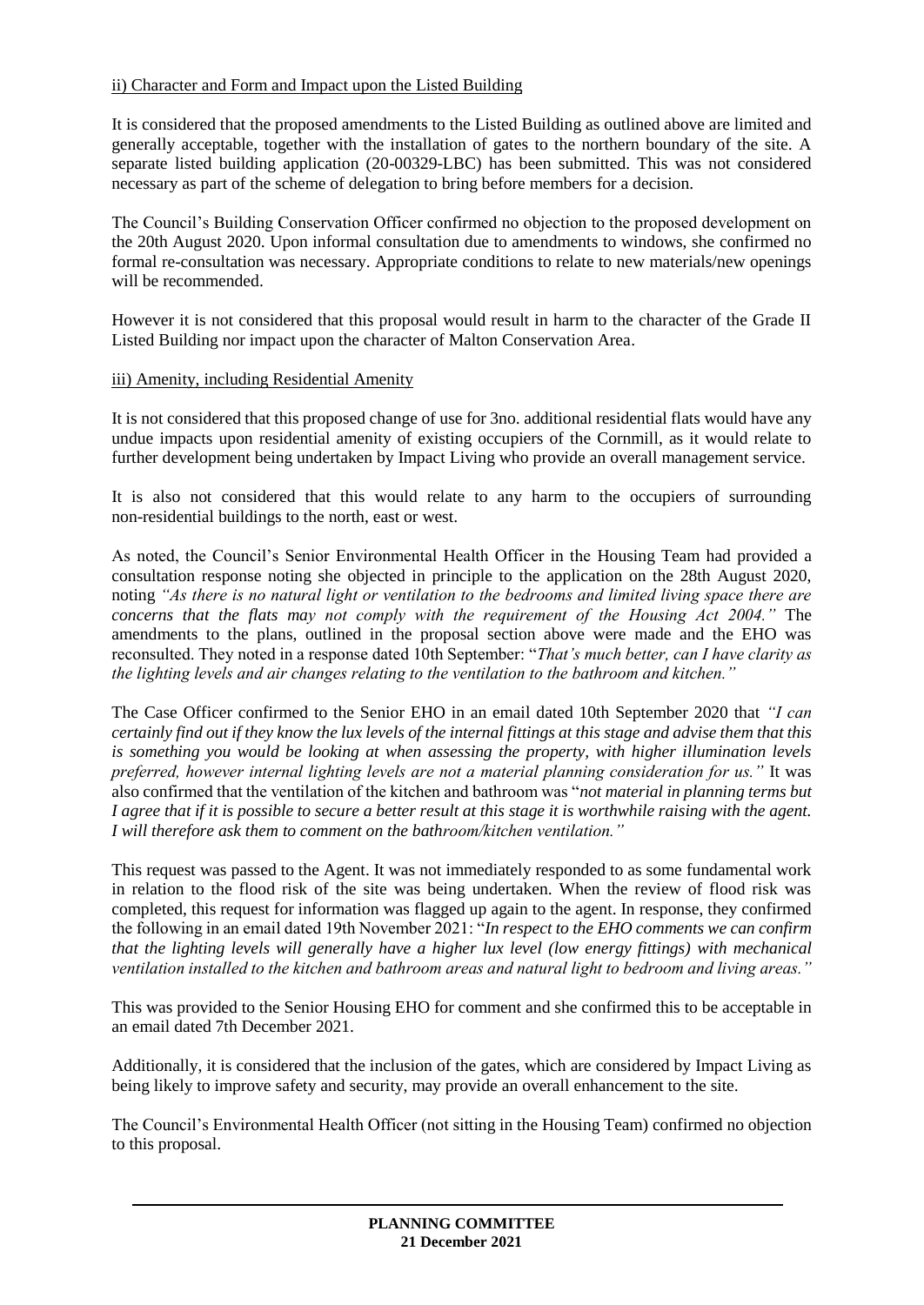#### iv. Access and Highway Safety

As noted, the application includes a vehicular and pedestrian gated access to the rear courtyard area from Carpenters Yard to the north as confirmed in their Design and Access Statement "*to improve safety and security for young people."* 

The Local Highway Authority were consulted in relation to this proposal and confirmed no objection to the proposed development.

The North Yorkshire County Council Public Rights of Way Team provided an informative, which relates to the public footpath outside of the application site to the north.

### v. Flood Risk

As noted, the site is predominantly located in Flood Zone 3 according to the Environment Agency's Flood Map for Planning, with the proposed flats in that highest zone. The application is for a change of use of the lower ground floor to residential dwellings, which is considered to be a 'more vulnerable' use class according to the EA Guidance. This has been established as the LPA are interpreting this as not being 'basement development' (which would be 'highly vulnerable') for the reasons outlined in the proposal section above. This is notwithstanding the original description of the development but has been established following the site visit and additional incoming information from the Agent.

Discussions have been undertaken with North Yorkshire Building Control who have acknowledged that it is not a standard basement. They have noted that when considering the various aspects of such a project under a potential future application for building regulations approval, they would have to take a case by case assessment to determine which regulations are most appropriate on a non standard building such as this. Now due to the omission of doors on the eastern elevation (an improvement in terms of flood risk) it would likely be viewed as a basement for Part B 'means of escape' purposes whereas otherwise – had the doors remained it may have been appropriate to adopt the standards for above ground structure. This is noted and it is considered that usually, removing openings from any level of a dwelling would not change its status from when it was built. The Building Control Officer noted that other elements of regulatory compliance, such as parts C and F, may be satisfied in a more similar fashion to that of an above ground structure but that all aspects would be reviewed against the regulations as part of any future application

The agent confirmed that on the 21st January 2021, 3 no. occupied lower ground level flats were evacuated and flooded and consequently, the matter of flood risk has been considered extremely seriously by Officers over the last 12 month period, as will be clearly demonstrated within this section.

### Environment Agency

The EA originally objected on the 9th July 2020 due to the submitted Flood Risk Assessment (Waller and Partners June 2020) needing to further consider the flood risks posed by the development. The EA pointed out in this response "*The submitted documents repeatedly refer to the proposed flats as 'basement flats' but they appear to be at ground level. If the proposed flats are basement flats. Ie below ground level then we object in principle as this is inappropriate in flood zone 3."* 

Further negotiation was undertaken and a revised Flood Risk Assessment was submitted (Rev A September 2020) The EA confirmed they objected due to further information being needed on climate change. It was also highlighted in this response some other concerns they had, in relation to aspects including the definition of a basement, overland flow (requesting the Lead Local Flood Authority are consulted) structural stability, tanking, and emergency escape (requesting the Emergency Planners are consulted.)

A final revised Flood Risk Assessment (23rd December 2020) was submitted, together with an additional response from the Agent dated 23rd December 2020 to respond to the five aspects identified above. It was confirmed that the lower ground floor was constructed and built as a normal ground floor level and not a basement. It was also confirmed that the Agent has a structural consultant and they are in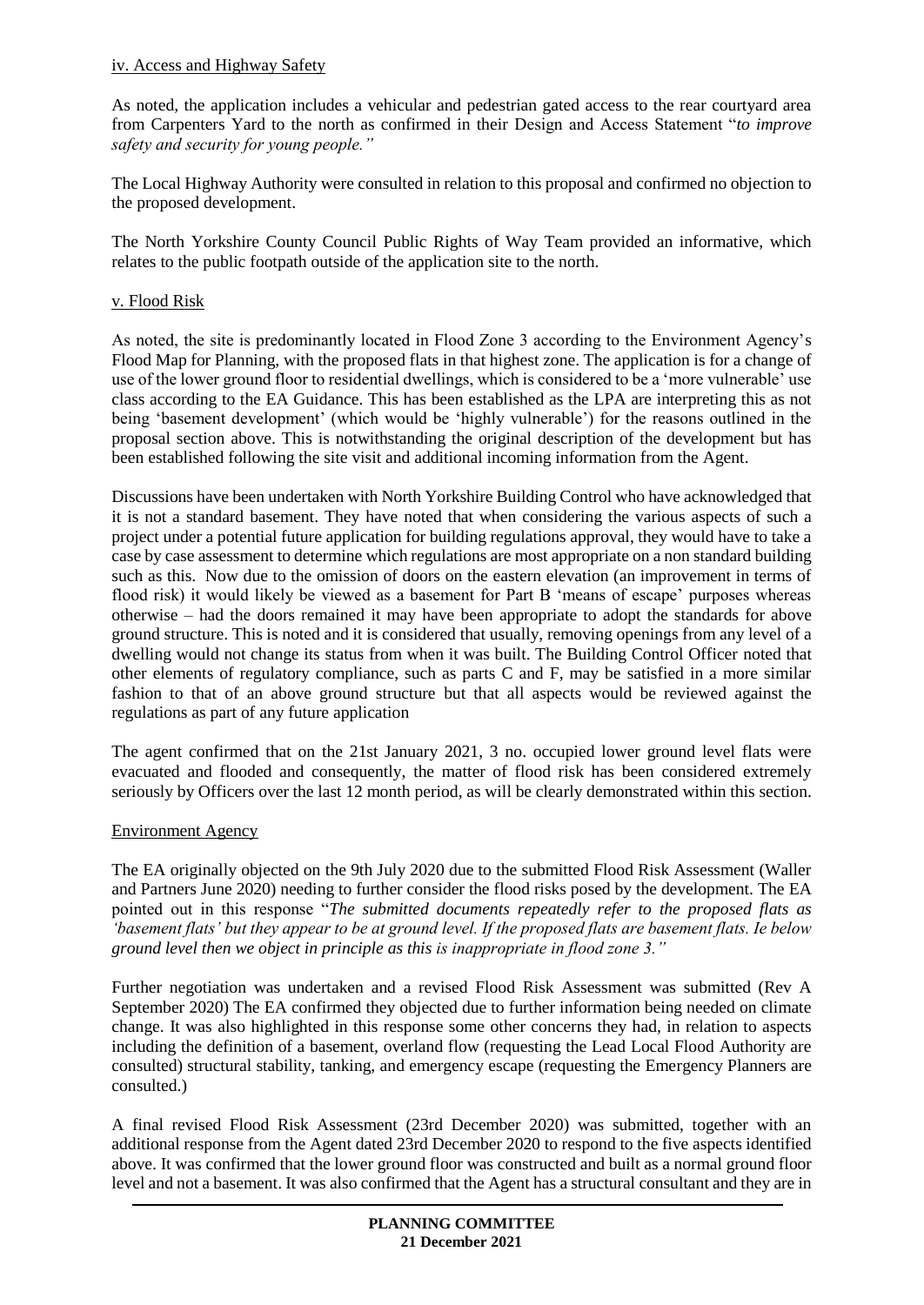"constant dialogue" with the Local Authority Building Control Team. It was also confirmed an accredited tanking system would be installed and would extend up the walls to prevent water ingress in a flood risk situation. Furthermore it was confirmed that the means of escape would be via the new internal stairs onto Railway Street and with this means of escape, it is not reliant on escape windows. It was confirmed the development and all proposed works would be undertaken to the Local Authority Building Control Standard.

The EA maintained their objection on the 21st January 2021 and additional information was submitted. On the 10th August 2021 the EA confirmed that they were able to remove their objection *"due to the recent update to the climate change allowances."* They noted that the proposed development will only meet the National Planning Policy Framework's requirements in relation to flood risk if the following planning condition is included. This condition required accordance with the submitted Flood Risk Assessment (Rev A dated 23th December 2021) to ensure that a number of key elements are adhered to. This includes very stringent requirements:

- *The apartments are only to be accessed from the upper ground floor level on railway street and there is to be no access from the adjacent car park.*
- *The proposed window cill level is to be set at 19.6mAOD*
- *The flood proof / resilience measures detailed in Section 3.08 are to be incorporated into the development especially the following details*
- *The lower ground floor shall be fully tanked with the tanking extending up the walls to a minimum level of 20.1mAOD*
- *The windows shall be water tight and the bottom of any opening lights shall be above 20.1mAOD*
- *There shall be non-return valves on the foul drainage connections to the apartments and office.*

The condition requires that these mitigation measures are to be fully implemented prior to occupation and retained and maintained thereafter throughout the lifetime of the development. It is considered that adherence to this condition presents a practical way of limiting potential flood risk at these proposed units.

The agent has also confirmed that the other existing ground floor flats are also due for a programme of upgrades, including tanking and retrofitting of non-return valves, which is positive.

North Yorkshire County Council Emergency Response Team.

As recommended by the Environment Agency, North Yorkshire County Council's Emergency Response Team were consulted in respect of this proposal. They noted the following on the 27th April 2021:

*"The proposed developments at The Cornmill Railway Street Malton North Yorkshire YO17 7NT lies entirely within a flood warning area for the River Derwent and classed as at Medium Risk of river flooding meaning each year the postcode area YO17 7NT has a chance of flooding between 1% & 3.3% (Flood Warning Information Service). Its lies entirely within the EA records for historic flooding, and is on District Council and EA record as having flooded during the storms affecting North Yorkshire in 2015. No support-grant claim recorded for this property in respect of this period.* 

*The property sits within a Low Risk area for surface water flooding (sometimes known as 'Flash Flooding' or SWF) meaning each year, this area has a chance of flooding of between 0.1% and 1%. (Surface Water Risk). However, it is unlikely to be reliable for a local area and very unlikely to be reliable for identifying individual properties at risk. Historical information of surface water shows little evidence of SWF within 20m of this property.*

*It would be good business continuity and contingency planning for the site owner (Impact Living) to develop simple whole building procedures and advice as a part of their responsibilities, and duty of care towards their tenants*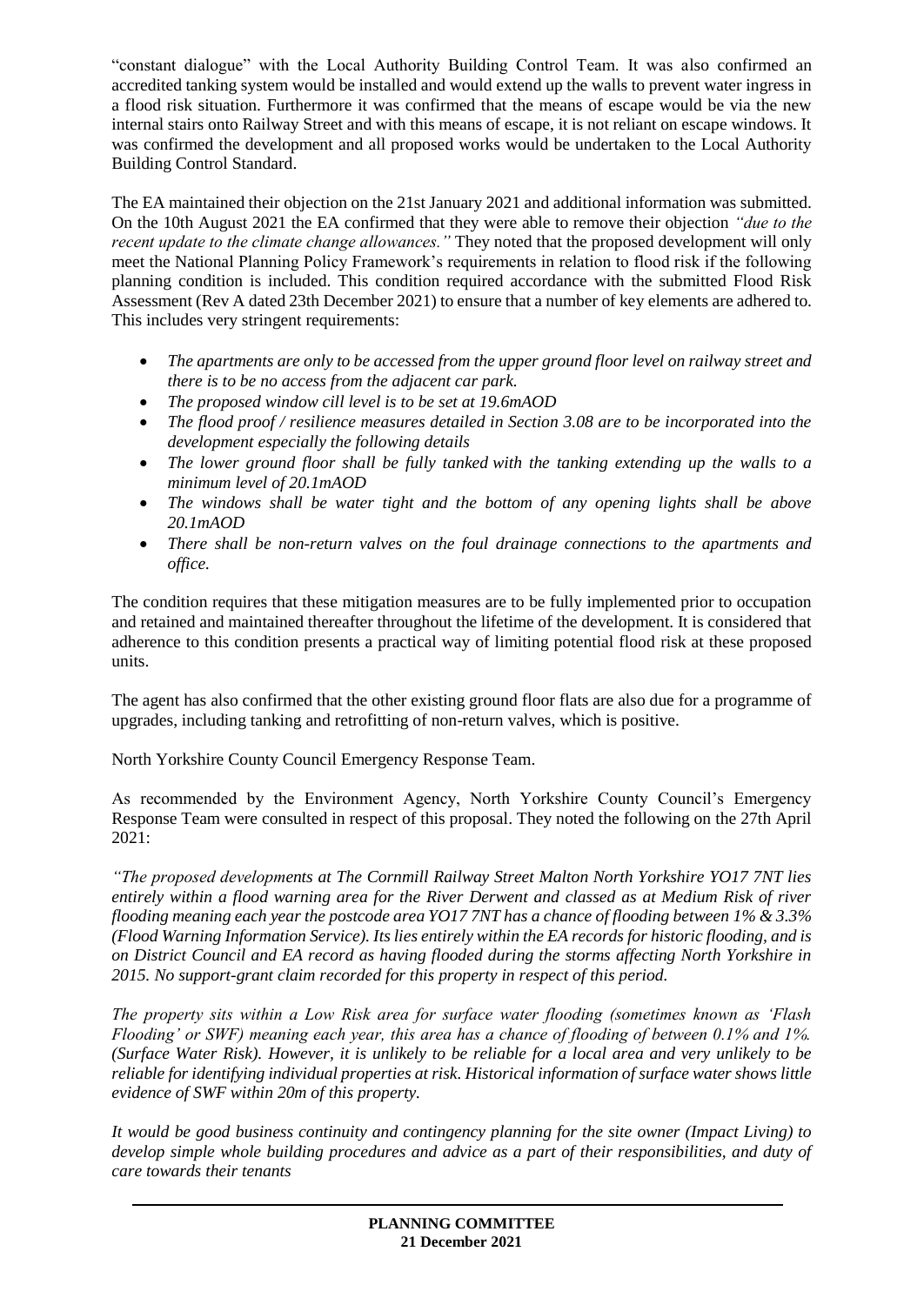*They should include advice to all occupants to:*

- *Sign up to the appropriate EA Flood Warning, for this area*
- *Have a detailed, resilient and regularly practised evacuation plan in place (reviewed annually) enacted on warnings received.*
- *Have a place to go to if evacuation is extended or unable to return to the property.*

*The Resilience and Emergencies Team can advise on the content of any Business Continuity plan, in order to support the owner as a part of its duties under the CCA 2004."*

The Agent submitted a Flood Emergency Response Plan to the LPA (dated 12th May 2021) which indicated the actions that should be taken in the event of a pending flood event to be annually updated. This was supported by a Flood Action Matrix. This is considered to be a rigorous document that has been informed and shaped by the recent flooding in January 2021. This will be attached in the annexing. These documents will be conditioned for annual review and for future tenants to sign up to the Flood Action Matrix prior to occupation of the flats.

## North Yorkshire County Council Lead Local Flood Authority

As also recommended by the EA, North Yorkshire County Council's Lead Local Flood Authority were consulted as part of this proposal, although this would not usually trigger their consultation due to it not forming a 'major application.' The initial response from the LLFA was received on the 21st January 2021 and it noted "*Although the proposed development is defined as minor by the LLFA, the LLFA wishes to make it clear that they object to the proposed development and conversion of a basement to residential flats in an area of high flood risk. Further reference should be made to the vulnerability table in the NPPF which also states that a highly vulnerable development should not be permitted within a high risk flood zone. The LLFA therefore recommend refusal of this application."*

The LLFA was reconsulted due to the submission of additional information. This included the Flood Action Matrix, the Cornmill Flood Emergency Response Plan, the Existing Site Plan updated to show Drainage, a Flood Timeline (showing the events during the January 2021 flood) and a Drainage Report. The information confirming the lower ground level status of the proposed area for conversion was also provided.

The LLFA confirmed on the 29th September 2021 that "*despite the applicant submitting the additional information detailed above, the vulnerability classification and the flood zone designation of the proposed location is not altered. The proposed development is still highly vulnerable being located in Flood Zone 3. Basement development should not be permitted in a high risk flood area, regardless of how much resilience is put in place."* The LLFA were unable to remove their previous objection. Sequential and Exception Tests

As noted, there is a disconnect between how Officers and the LLFA view the status of this lower ground floor level. The lower ground floor level as noted is presently only accessible through level access via the eastern elevation to the courtyard carpark, although the rear western wall of this historic building does fall below the street level of the western side on Railway Street. The flat's outlook from the kitchen/living room and bedrooms are generally level onto the eastern car park. .

As noted above, discussions have been undertaken with North Yorkshire Building Control who have acknowledged that it is not a standard basement. They have noted that when considering the various aspects of such a project under a potential future application for building regulations approval, they would have to take a case by case assessment to determine which regulations are most appropriate on a non standard building such as this. Now due to the omission of doors on the eastern elevation (an improvement in terms of flood risk) it would likely be viewed as a basement for Part B 'means of escape' purposes whereas otherwise – had the doors remained it may have been appropriate to adopt the standards for above ground structure. This is noted and it is considered that usually, removing openings from any level of a dwelling would not change its status from when it was built. The Building Control Officer noted that other elements of regulatory compliance, such as parts C and F, may be satisfied in a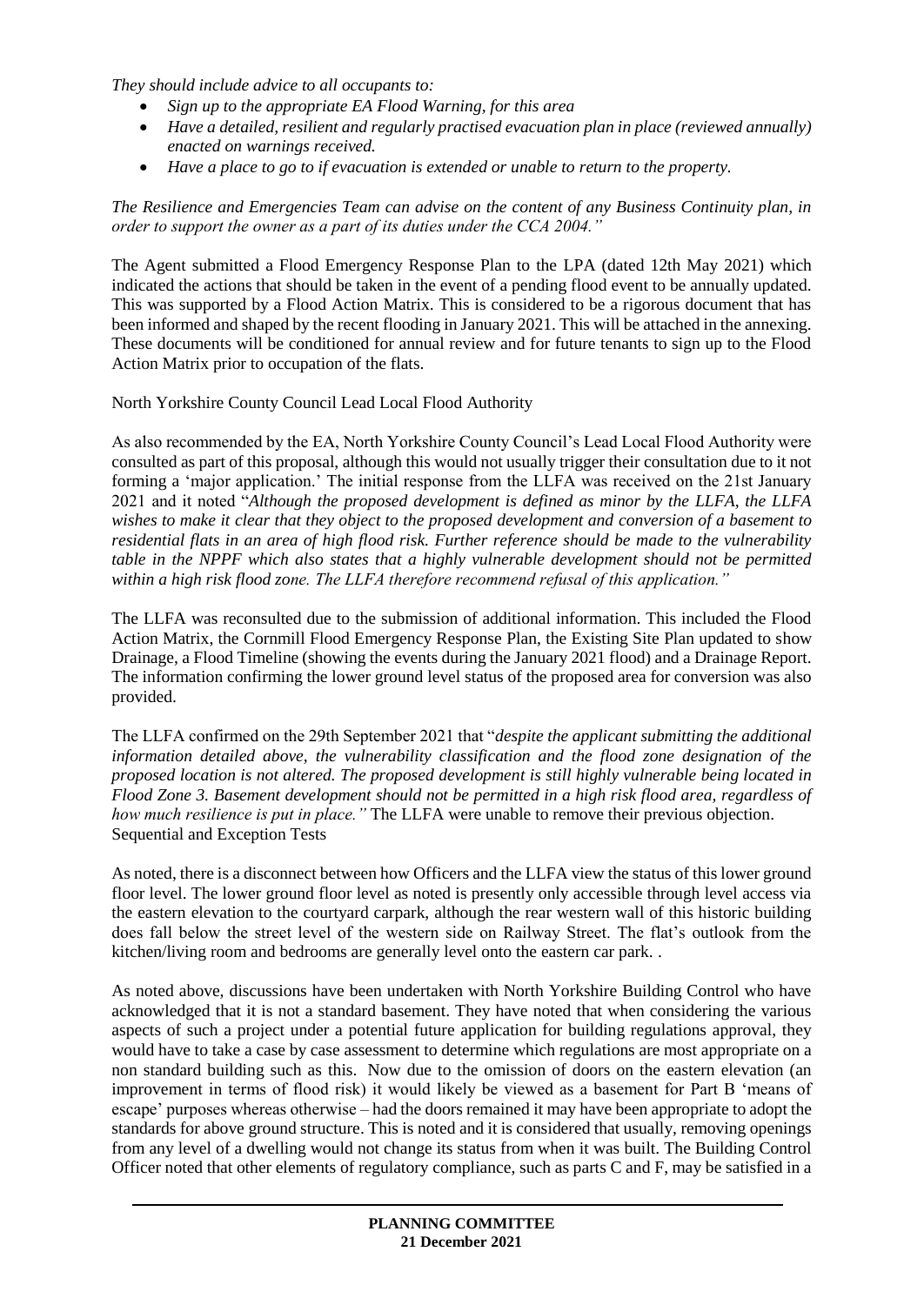more similar fashion to that of an above ground structure but that all aspects would be reviewed against the regulations as part of any future application

The Sequential Test ensures that a sequential approach is followed to steer new development to areas with the lowest probability of flooding. The flood zones as defined in the Strategic Flood Risk Assessment for the area provide the basis for applying the Test. In carrying out the Sequential Test, the Local Planning Authority is expected to look at the presence and suitability of land in the lowest form of flood risk classification for the development proposed (in this instance residential development). The Local Planning Authority would seek to understand why such land has not been considered first in terms of reasonable availability.

It is noted that the services provided at The Cornmill, including the provision of supported accommodation for young people, are of significant social value and provide an important service locally. This benefits people who may be experiencing difficulty in their personal circumstances. The Housing Manager at Ryedale District Council confirmed that the other supported accommodation in the District includes Derwent Lodge (14 rooms) and the Ryedale YMCA (14 rooms). It is therefore considered that this extension to an existing specialist form of accommodation could only be likely to be offered at very limited locations. It is therefore considered that this passes the sequential test.

In terms of the 'Exception Test' as outlined within para. 160 of the PPG, the following aspects should be demonstrated:

(a) the development would provide wider sustainability benefits to the community that outweigh the flood risk; and

(b) the development will be safe for its lifetime taking account of the vulnerability of its users, without increasing flood risk elsewhere, and, where possible, will reduce flood risk overall.

As noted, for the reasons outlined above, in terms of point a, it is considered that this development provides clear sustainability benefits to the District. Furthermore, this is not the approval of standalone market housing flats. A key aspect in this is the overall management of the site by Impact Living, who are also a registered charity. The flats would form part of the overall accommodation managed on site by this provider, who have a specific Housing Manager, with seven named staff members listed on the Flood Emergency Response Plan Document. In the event of a flood, there is now a clear process to be followed, with the evacuation of any residents, their relocating to a safe location and preventative steps to be taken.

In terms of point b, it is considered that the physical elements conditioned by the EA condition will be positive in protecting the proposed accommodation. It is also acknowledged that the access would be taken from the upper ground floor level at Railway Street. The Flood Risk Assessment notes that Railway Street is above the 1:1000 year defended modelled floor level, concluding that the proposed accommodation "*can be accessed or evacuated in a major flood event*." The EA have been able to confirm that they are able to withdraw their earlier objection with the proposal subject to the inclusion of this condition.

It is therefore considered that this proposal, subject to the relevant conditions, would be safe for its lifetime, taking account of the vulnerability of its users.

This proposal has been very carefully considered by Officers and whilst it not a common situation to approve residential accommodation in Flood Zone 3, the site specific situation here is a very different context. This accommodation will meet an important and specific housing need in Ryedale for people who may be more vulnerable and this is given significant weight, together with the physical works that will render the development less likely to be affected by flood water egress that can be controlled by planning condition. Furthermore, there is a co-ordinated management team who have a programme in place to deal with a flood event, as detailed within the Flood Risk Emergency Response Place and the Flood Action Matrix, which will be conditioned for annual review.

vi. Other Matters including Consultation Responses.

It is noted that Malton Town Council confirmed that they recommended approval of this scheme on the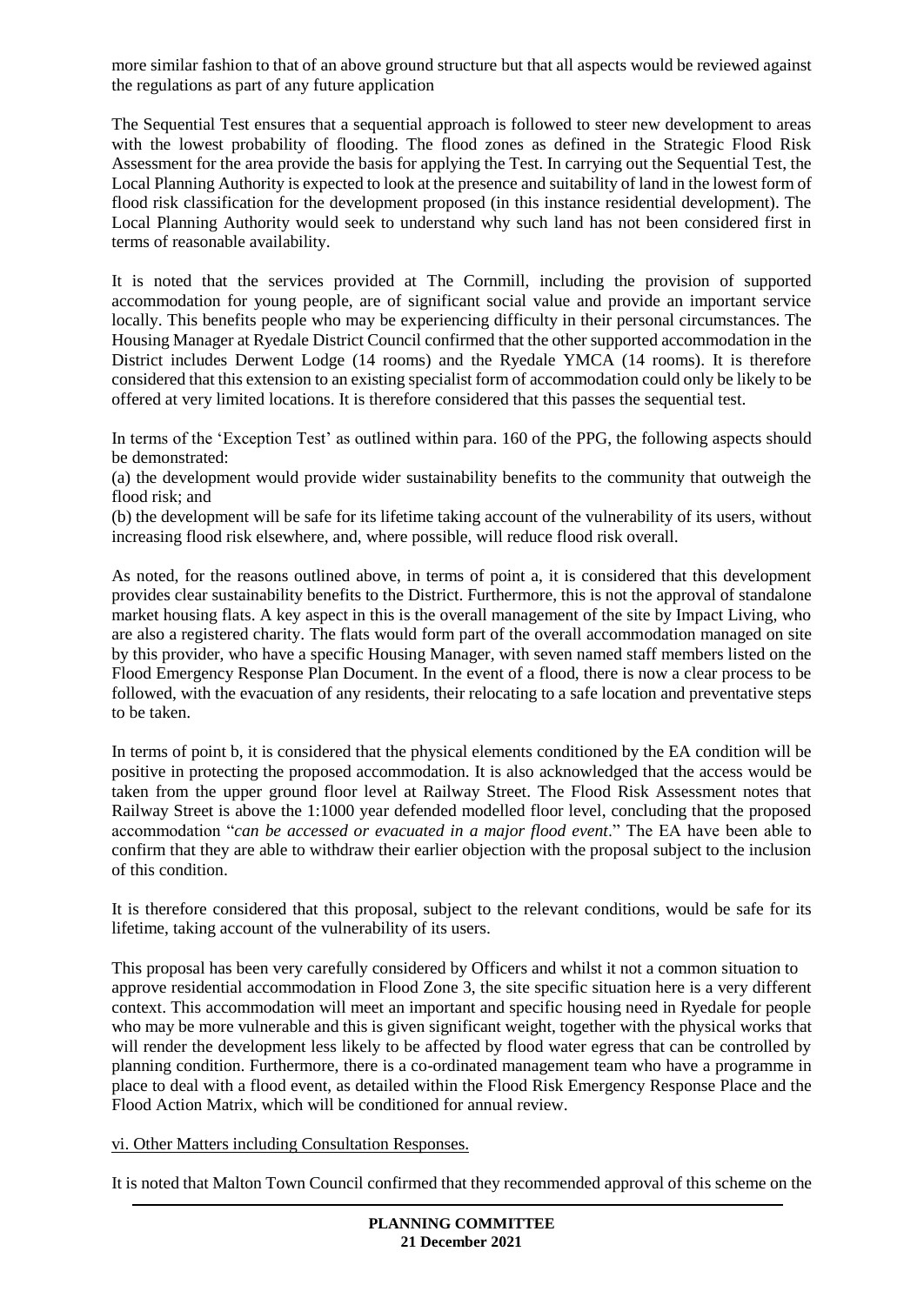1st October 2020. No responses have been received from occupiers of neighbouring properties. The Policy Designing Out Crime Officer confirmed in a response dated 28th July 2020 that "*having reviewed the accompanying documents and drawings, together with additional information obtained from Impact Living and local Police supervision, I have no comments in relation to Designing Out Crime."*

Therefore subject to condition, the proposed change of use is considered to be acceptable with regards to both Local and National Planning Policies, including Policies SP1, SP2, SP3, SP4, SP12, SP16, SP17, SP18, SP19 and SP20. The recommendation is therefore one of approval.

## **RECOMMENDATION:** Approval

1 The development hereby permitted shall be begun on or before .

Reason: To ensure compliance with Section 51 of the Planning and Compulsory Purchase Act 2004

2 The development hereby permitted shall be carried out in accordance with the following approved documents/plan(s):

Site Location Plan (Drawing no. 4770/01) Proposed Plan and Elevations (Lower GF Conversion) (Drawing no. 4770/07 Rev C) Existing/Proposed Ground Floor Plan - including Sections (Drawing no. 4770/08 Rev A)

Reason: For the avoidance of doubt and in the interests of proper planning

3 Unless otherwise agreed in writing with the Local Planning Authority, prior to their installation, full details, including 1:10 cross sectional drawings of any new doors/windows at the site shall be submitted to and approved in writing by the Local Planning Authority.

Reason: To ensure a satisfactory external appearance within this Grade II Listed Building, in accordance with Policies SP12 and SP16 of the Ryedale Plan, Local Plan Strategy.

4 Unless otherwise agreed in writing with the Local Planning Authority, all new infill brickwork required on the eastern elevation shall exactly match that used in the construction of the host building.

Reason: To ensure a satisfactory external appearance within this Grade II Listed Building, in accordance with Policies SP12 and SP16 of the Ryedale Plan, Local Plan Strategy.

- 5 Unless otherwise agreed in writing with the Local Planning Authority, The development shall be carried out in accordance with the submitted flood risk assessment (ref 7993 dated 23 December 2020 revA) and the following mitigation measures it details:
	- The apartments are only to be accessed from the upper ground floor level on Railway Street and there is to be no access from the adjacent car park.
	- The proposed window cill level is to be set at 19.6mAOD
	- The flood proof / resilience measures detailed in Section 3.08 are to be incorporated into the development especially the following details
	- The lower ground floor shall be fully tanked with the tanking extending up the walls to a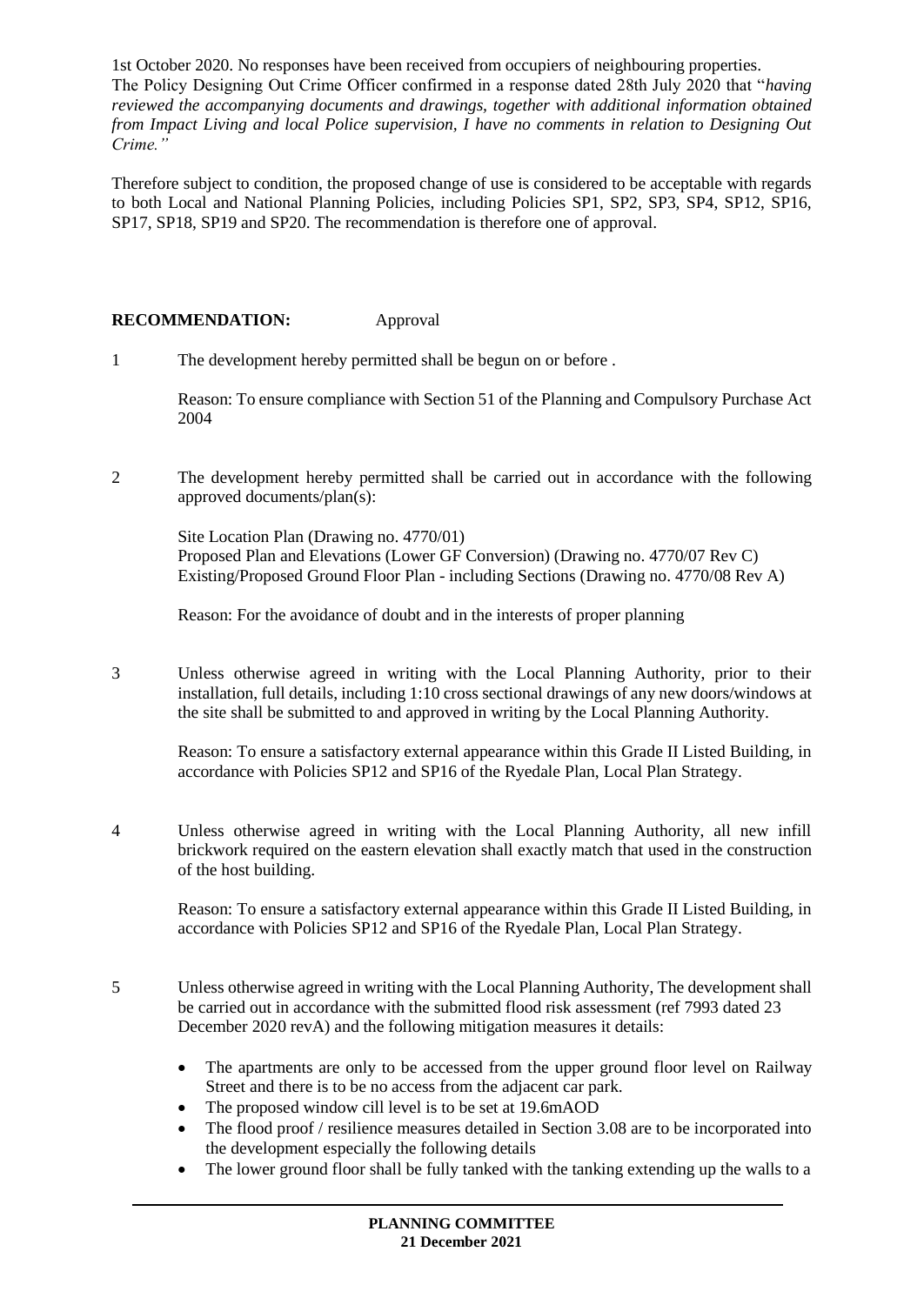minimum level of 20.1mAOD

- The windows shall be water tight and the bottom of any opening lights shall be above 20.1mAOD
- There shall be non-return valves on the foul drainage connections to the apartments and office.

These mitigation measures shall be fully implemented prior to occupation and subsequently in accordance with the scheme's timing/ phasing arrangements. The measures detailed above shall be retained and maintained thereafter throughout the lifetime of the development.

Reasons:

- To ensure safe and dry access to the proposed development
- To reduce the risk and impact of flooding to the proposed development and future occupants
- In accordance with the requirement of Policy SP17 of the Ryedale Plan, Local Plan Strategy.
- 

6 Unless otherwise agreed in writing with the Local Planning Authority, prior to the occupation of the 3no. additional flats, the proposed occupiers shall confirm to the owner/manager in writing that they will abide with requirements of the Flood Action Matrix. The approved Flood Evacuation Plan and Flood Action Matrix shall be reviewed annually by management of The Cornmill in accordance with the Environment Agency Guidance

Reason: In the interests of the safety of the users of the site and to satisfy the requirements of Policy SP17 of the Ryedale Plan - Local Plan Strategy.

**Informative**: The Applicant should also sign up to Environment Agency Flood Warnings. Their attention is drawn to the information contained within the consultation responses of both the Environment Agency and the North Yorkshire County Council Emergency Planning Team

## **INFORMATIVE(S)**

1 i) There is a Public Right of Way or a 'claimed' Public Right of Way within or adjoining the application site boundary - please see the attached plan.

ii) If the proposed development will physically affect the Public Right of Way permanently in any way an application to the Local Planning Authority for a Public Path Order/Diversion Order will need to be made under S.257 of the Town and Country Planning Act 1990 as soon as possible. Please contact the Local Planning Authority for a Public Path Order application form.

iii) If the proposed development will physically affect a Public Right of Way temporarily during the period of development works only, an application to the Highway Authority (North Yorkshire County Council) for a Temporary Closure Order is required. Please contact the County Council or visit their website for an application form.

iv) The existing Public Right(s) of Way on the site must be protected and kept clear of any obstruction until such time as an alternative route has been provided by either a temporary or permanent Order.

v) It is an offence to obstruct a Public Right of Way and enforcement action can be taken by the Highway Authority to remove any obstruction.